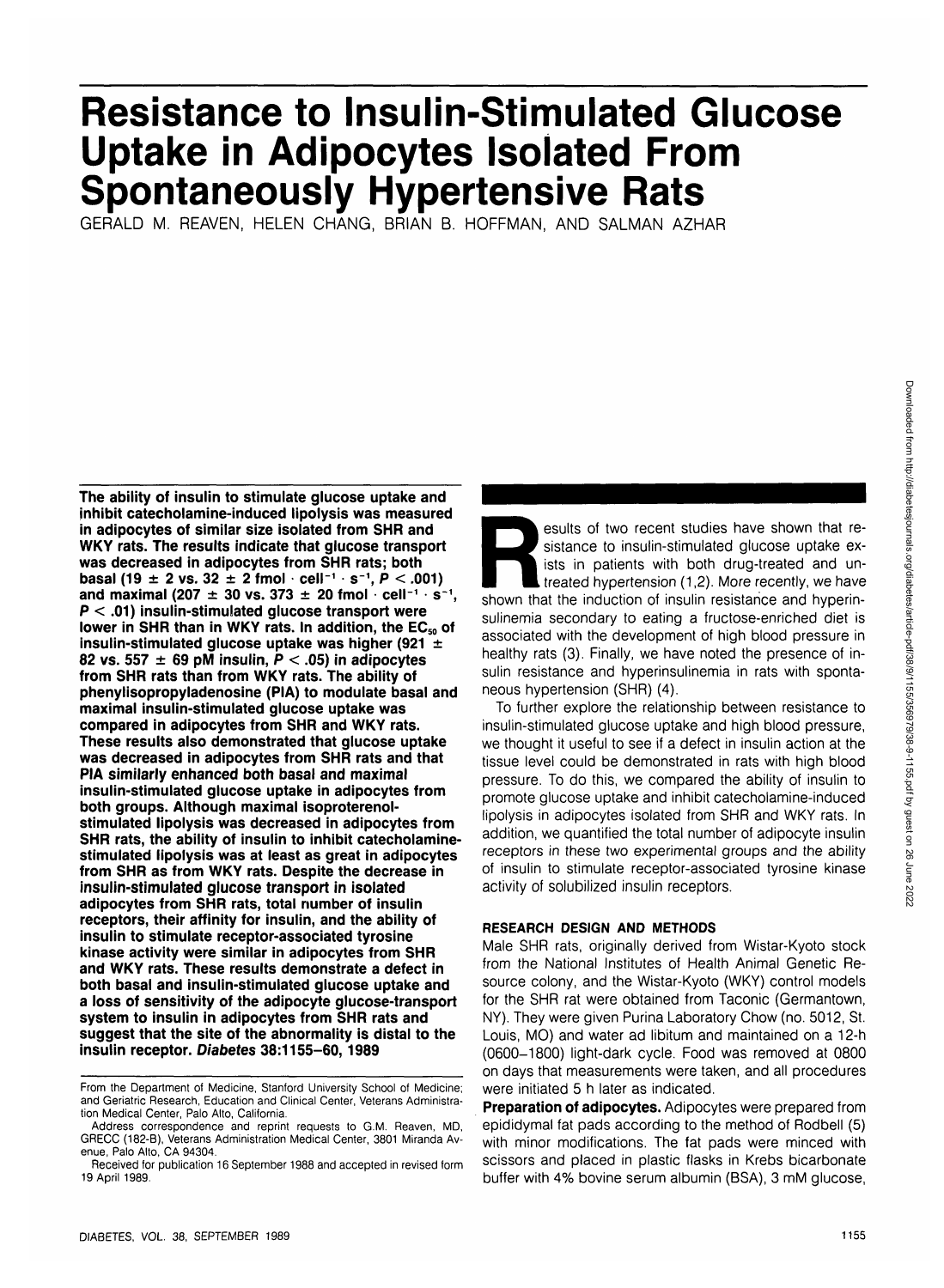and 1 mg collagenase/ml. Collagenase digestion was carried out at 37°C in a gyratory water-bath shaker for 75 min. Cells were washed three times in fresh Krebs buffer with 4% albumin and 2.5 mM glucose and allowed to separate from the infranatant by flotation. A 100-ul aliquot of diluted cells was fixed in a solution of 2% osmium tetroxide in collidine buffer and counted in a Coulter counter (Hialeah, FL) to determine cell number. Aliquots of cells were taken for measurement of glucose transport and catecholamine-stimulated lipolysis.

**Measurement of glucose transport.** Glucose transport was determined by a recently validated method based on the observation that glucose uptake is a measurement of glucose transport when studies are carried out at trace glucose concentration (6,7). Briefly, isolated adipocytes (2% lipocrit) were incubated in 500  $\mu$ l 3.5% albumin buffer in the absence and presence of different concentrations of insulin  $(25-80,000 \text{ pM})$  and tracer (300 nM) amounts of  $D$ -[U-<sup>14</sup>C]glucose. Parallel studies were carried out in the absence and presence of adenosine deaminase (1 U/ml) in the incubation medium. In other studies, basal and maximal insulin-stimulated glucose uptake were measured in the absence or presence of 10<sup>-7</sup> M phenylisopropyladenosine. The cell suspension was incubated at 37°C for 1 h with continuous shaking at 40 cpm. The incubation was terminated by centrifuging a 400- $\mu$ l aliquot in a 500- $\mu$ l microfuge tube and the amount of activity associated with the adipocytes (and the total radioactivity in the incubation medium) determined by liquid-scintillation counting. Values for EC<sub>50</sub> (concentration of insulin required for half-maximal activation of tyrosine kinase activity) were calculated from an insulin dose-response curve as described previously (6,7). Earlier studies demonstrated that values for glucose transport are similar when either the conventional 3-O-methylglucose method or the one in this study was used (6,7).

**Measurement of lipolysis.** Adipocytes were diluted in Krebs buffer with 4% albumin and 2.5 mM glucose buffer, pH 7.4; aliquots of diluted cells were placed in plastic vials  $(1 \times 10^5 \text{ cells/ml})$  and incubated for 1 h at 37°C in the presence of adenosine deaminase (1 U/ml) and isoproterenol (10<sup>-7</sup> M) in an atmosphere of 95%  $O<sub>2</sub>$ /5%  $CO<sub>2</sub>$ . At the end of incubation, an aliquot (0.2 ml) of infranatant was removed from each incubation mixture for measurement of glycerol concentration by the enzymatic method of Wieland (8). Measurements were made in the absence and presence of increasing concentrations of insulin in the incubation medium.

**Solubilization and partial purification of insulin receptors.** Solubilization and partial purification of solubilized insulin receptors were carried out as described by Hedo et al. (9). In brief, adipocyte preparations (1 to  $2 \times 10^7$  cells/ 10 ml) were homogenized in 5 ml of homogenization buffer (50 mM Tris-HCI, pH 7.4; 1 mM bacitracin; 1000 trypsin inhibitor U/ml of aprotinin; 1 mM paramethylsulfonylfluoride; and 1% Triton X-100), and homogenates were incubated at 4°C for 60 min. After incubation, samples were centrifuged at 100,000  $\times$   $g_{av}$  for 90 min to sediment particulate material.

Under these incubation conditions, —90-92% insulin receptors were solubilized from adipocytes isolated from either WKY or SHR rats. In each case, the solubilized extract (supernatant) was diluted 6.6-fold with homogenization buffer

minus Triton X-100 and was chromatographed on a column containing 1.5 ml of wheat-germ agglutinin (WGA)-agarose. Before application of the sample, the WGA-agarose column was preequilibrated with  $\sim$ 150 ml of column buffer (50 mM Tris-HCI, pH 7.4; 0.1% Triton X-100; 0.15 M NaCI). After application of the sample, the column was washed extensively with column buffer ( $\sim$ 50 ml) to remove unbound proteins. Lectin-bound insulin-receptor activity was eluted with 2 ml of column buffer containing 0.3 M N-acetyl-p-glucosamine. The eluted material was used for the measurement of insulin binding and insulin-receptor-associated tyrosine kinase activities. This procedure resulted in an  $\sim$ 20-fold purification of insulin receptors and >90% recovery of applied receptors assessed by insulin binding. Finally, no difference in receptor yield after WGA-agarose column chromatography was observed between the WKY and SHR groups. Protein concentration of eluates was estimated by the method of Bradford (10).

**Insulin binding to solubilized insulin receptors.** Binding of A14-125l-labeled monoiodoinsulin to WGA-agarosepurified receptor preparations was determined as described previously  $(11)$ . Briefly, WGA-agarose eluates  $(3-5 \text{ µq pro-}$ tein) were incubated with  $125$ -insulin (~25,000 counts/min) plus increasing amounts of unlabeled porcine insulin (total insulin concentrations in the assay varied from 0.05 to 17.0 nM) in a final volume of 200 µ buffer containing 50 mM Tris-HCI, pH 7.4; 0.05% Triton X-100; 75 mM N-acetyl-p-glucosamine; 1 mg/ml BSA; and 0.15 M NaCI. After incubation at 4°C for 18-24 h, receptor-bound 125l-insulin was separated from free insulin by polyethylene glycol precipitation (12). Nonspecific binding was determined in the presence of 0.7  $\mu$ M unlabeled insulin and was <10% of the total binding. This nonspecific binding was subtracted from the total radioactivity. All binding values reported represent specific insulin binding and are expressed as femtomoles of bound <sup>125</sup>l-insulin per 10<sup>6</sup> cells.

Data from the binding studies were analyzed by the method of Scatchard (13), with the LIGAND program of Munson and Rodbard (14) to obtain estimates of the binding sites and hormone affinity of the receptor.

Insulin-receptor-associated tyrosine kinase activity was assayed with the polyamino acid polymer Glu<sup>80</sup>NaTyr<sup>20</sup> [poly(Glu<sup>80</sup>Tyr<sup>20</sup>)] as exogenous substrate (15). Partially purified insulin-receptor preparations  $(2.0-3.5 \mu\text{q}$  protein) were preincubated without (basal) or with increasing concentrations of insulin (0.3-300 mM) in 100  $\mu$ l of incubation buffer (50 mM Tris-HCI, pH 7.4; 0.12 M A/-acetyl-D-glucosamine; 0.3 mM p-nitrophenyl phosphate; 0.15 M NaCI; 0.05% Triton X-100; and 1 mg/ml BSA) at room temperature (22-24°C) for 20 min. The phosphorylation of artificial (exogenous) substrate is initiated by the addition of 50  $\mu$ M [ $\gamma$ -<sup>32</sup>P]ATP (0.7  $\mu$ Ci/nmol), 20 mM MgCl<sub>2</sub>, and 2 mg/ml poly(Glu<sup>80</sup>Tyr<sup>20</sup>) (final concn). The reaction was terminated 20 min later by applying 50  $\mu$ I of the reaction mixture to a phosphocellulose filter paper square. The papers were then precipitated and washed extensively with 75 mM phosphoric acid (16). The amount of <sup>32</sup>P incorporated into poly(Glu<sup>80</sup>Tyr<sup>20</sup>) was determined by liquid-scintillation counting; background counts obtained in the absence of exogenous substrate were subtracted.

Tyrosine kinase activity was expressed as femtomoles of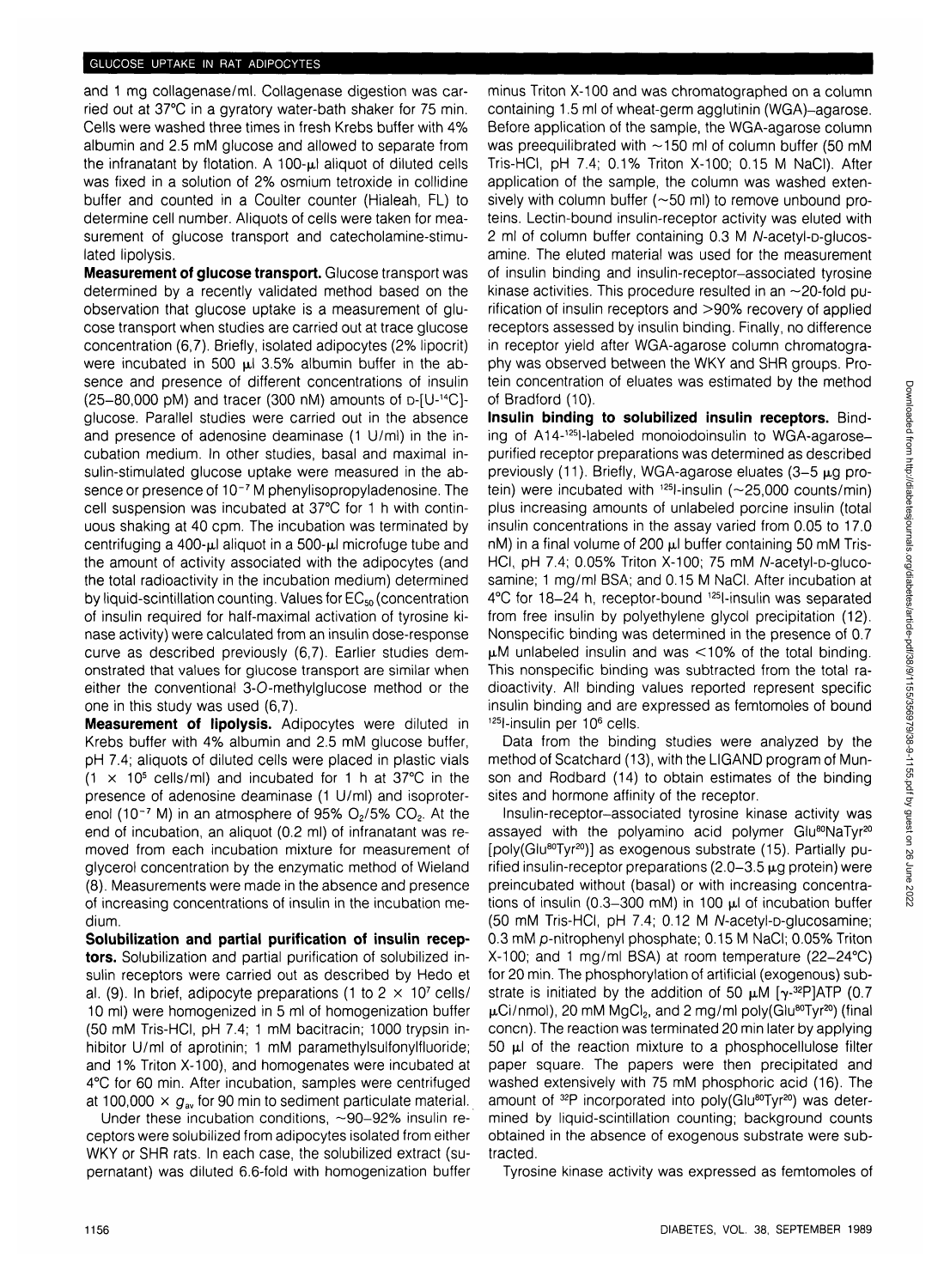<sup>32</sup>P incorporated into poly(Glu<sup>80</sup>Tyr<sup>20</sup>) per minute per 10<sup>6</sup> cells. **Chemicals.** Chemicals were obtained from the following sources: collagenase from Worthington (Freehold, NJ);  $(-)$ -isoproterenol  $(+)$ -bitartrate, N-acetyl-p-glucosamine, poly(Glu<sup>80</sup>Tyr<sup>20</sup>), and adenosine deaminase from Sigma (St. Louis, MO); [7-32P]ATP, tetra (triethylammonium) salt (sp act 10-40 Ci/mmol), 0.37-1.48 TBq/mmol from New England Nuclear (Boston, MA); and WGA coupled to agarose from Vector (Burlingame, CA). All other chemicals were obtained from standard commercial sources. <sup>125</sup>l-insulin was kindly provided by B.H. Frank (Lilly, Indianapolis, IN).

Results are means  $\pm$  SE. The statistical significance of differences were evaluated by Student's  $t$  test or two-way analysis of variance (ANOVA) (17,18).

### **RESULTS**

Body weight, adipocyte size, and blood pressure of the two groups of rats are shown in Table 1. Values for body weight and cell size were similar in the two groups, but blood pressure was significantly elevated in the SHR rats.

Basal and insulin-stimulated glucose transport values by adipocytes isolated from SHR and WKY rats are seen in Fig. 1. Glucose uptake was significantly lower in adipocytes from SHR rats when incubated in the absence of insulin (19  $\pm$  2 vs.  $30 \pm 2$  fl  $\cdot$  cell<sup>-1</sup>  $\cdot$  s<sup>-1</sup>,  $P < .001$ ) and at every insulin concentration (2-way ANOVA,  $P < .001$ ). In addition, the EC<sub>50</sub> of insulin-stimulated glucose transport was greater in adipocytes from SHR rats (921  $\pm$  82 vs. 557  $\pm$  69 pM, P < .05). The data shown in Fig. 1 were derived from experiments carried out in the presence of adenosine deaminase, which removes endogenous adenosine. The difference between the two groups persisted when adenosine deaminase was omitted from the incubation medium (data not shown), although the  $EC_{50}$  was approximately twice as high in both groups.

Additional experiments were carried out in which we evaluated the ability of the adenosine agonist phenylisopropyladenosine (PIA) to enhance basal and maximal insulin-stimulated glucose uptake by adipocytes isolated from WKY and SHR rats. The results again demonstrated that both basal  $(P < .001)$  and maximal insulin-stimulated  $(P < .001)$  glucose uptake were lower in adipocytes from SHR rats (Fig. 2, left). PIA increased glucose transport, both in the basal state and in response to insulin (Fig. 2, right). More relevant to this study is that the stimulatory effect of PIA was similar in adipocytes from both groups of rats. In other words, adipocytes from SHR and WKY rats responded comparably to the adenosine agonist, and the differences in glucose uptake between the two groups persisted.

The ability of insulin to inhibit isoproterenol-stimulated lipolysis is shown in Fig. 3. Catecholamine-induced lipolysis

TABLE 1 Mean (±SE) body weight, adipocyte size, and blood pressure of SHR and WKY rats

| <b>Rats</b> | Body weight | Adipocyte size                                            | Blood pressure |
|-------------|-------------|-----------------------------------------------------------|----------------|
|             | (a)         | $(\mu g \cdot$ lipid <sup>-1</sup> · cell <sup>-1</sup> ) | (mmHg)         |
| <b>SHR</b>  | $304 \pm 3$ | $0.26 \pm 0.01$                                           | $203 \pm 4$    |
| <b>WKY</b>  | $299 \pm 2$ | $0.28 \pm 0.01$                                           | $118 \pm 3$    |

 $n = 16$  in each group.



**FIG. 1. Glucose transport in absence or presence of varying amounts** of insulin by adipocytes isolated from WKY ( $\bullet$ ) or SHR ( $\square$ ) rats. **Results are means ± SE of 8 experiments.**

was greater in adipocytes isolated from WKY rats both in the absence of insulin and at every insulin concentration  $(P < .001$ ; Fig. 3A). Because catecholamine-induced lipolysis was decreased in adipocytes from SHR compared with WKY rats in the absence of insulin, to demonstrate the ability of insulin to suppress lipolysis, the data in Fig. 3A were replotted as percent suppression of lipolysis. These results are seen in Fig. 3B and demonstrate that the relative ability of insulin to suppress lipolysis was, if anything, increased in adipocytes from SHR rats.

Insulin-binding activity was assessed by incubating



**FIG. 2. Basal (0) and maximal (8000 pM) insulin-stimulated glucose transport by adipocytes isolated from either WKY (solid bars) or SHR (open bars) rats. Studies were conducted in absence or presence of adenosine agonist phenylisopropyladenosine (PIA). Results are means ± SE of 8 experiments.**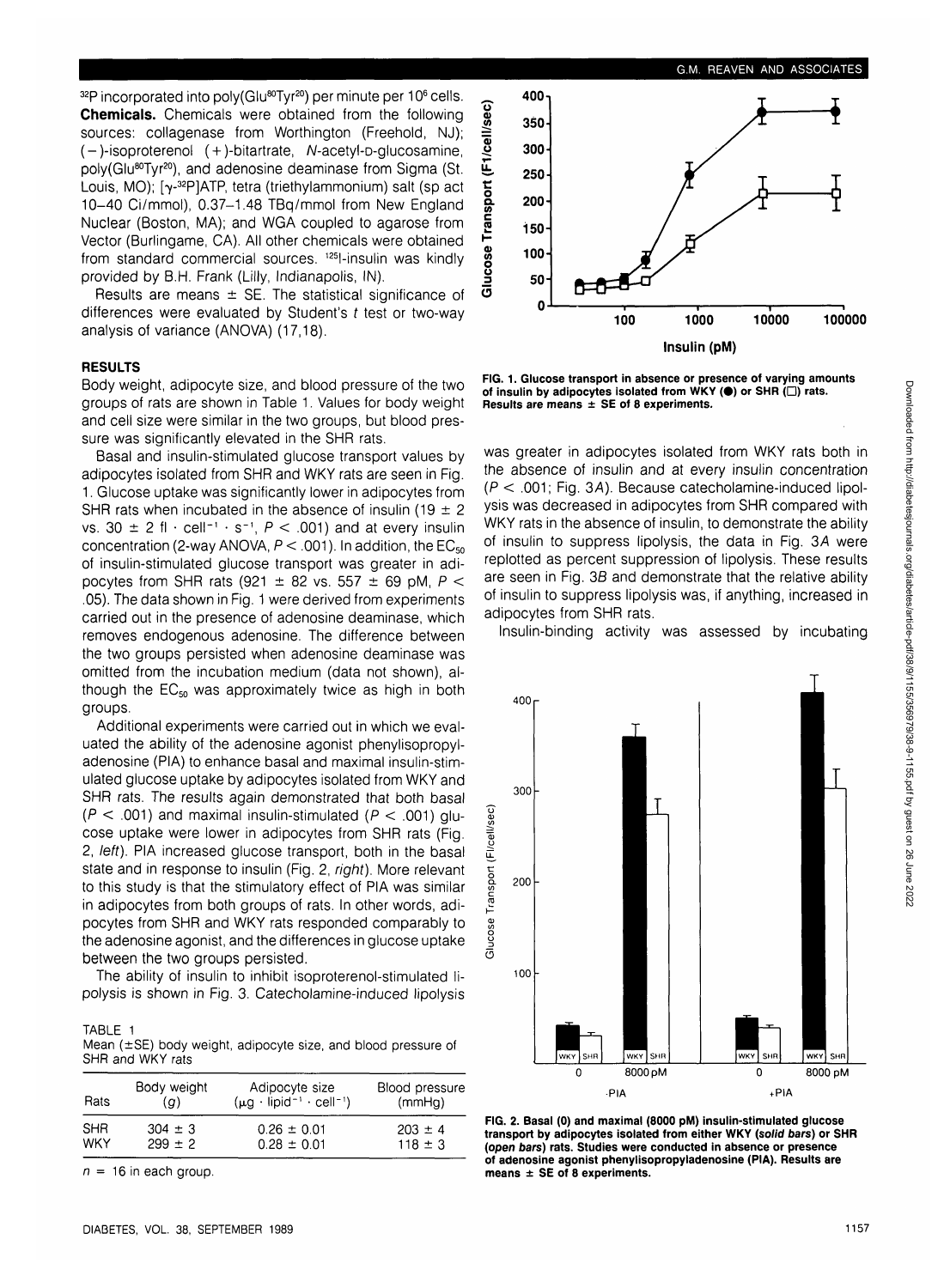

**FIG. 3. Ability of varying amounts of insulin to inhibit isoproterenolstimulated (10~<sup>7</sup> M) lipolysis by adipocytes isolated from WKY (•) or SHR (D) rats. A: lipolytic rate estimated by appearance of glycerol in medium. B: percentage to which lipolysis was suppressed by addition of insulin. Results are means ± SE of 6 experiments.**

partially purified adipocyte receptor preparations with <sup>125</sup>insulin in the presence of increasing concentrations of unlabeled insulin. These competition curves were then transformed into Scatchard plots (13). In each case, equilibrium insulin binding was characterized by a curvilinear Scatchard plot, thus suggesting the presence of high- and low-affinitybinding components (Fig. 4). Mean high-affinity-binding constants from nine individual plots for both groups are given in Table 2. It is clear that both total insulin binding and the affinity  $(K_d)$  of insulin for its receptor were similar in the two groups.

Additional studies were done to test the ability of different concentrations of insulin to stimulate phosphorylation of exogenous substrate [poly(Glu<sup>80</sup>Tyr<sup>20</sup>)] in lectin-purified receptor preparations (Fig. 5). It is obvious that insulin produced a dose-dependent increase in tyrosine kinase activity that reached a maximum ( $\sim$ 20-fold) at an insulin concn of  $\sim$ 30 nM. The numerical values for basal (in the absence of insulin) and insulin-stimulated tyrosine kinase activity are shown in Table 2. Both basal and insulin-stimulated maximal tyrosine kinase activity (i.e., maximally stimulated activity minus the basal level) and insulin-stimulated maximal tyrosine kinase activity normalized to insulin-binding activity were similar in adipocytes isolated from the two groups of rats. Furthermore, EC<sub>50</sub> values were essentially identical in adipocytes from both WKY and SHR rats (Table 2).

## **DISCUSSION**

Our results demonstrate that both basal and maximal insulinstimulated glucose uptake is decreased in adipocytes isolated from SHR rats, associated with a significant decrease in insulin sensitivity of the glucose-transport system. These data provide evidence that the resistance to in vivo insulinstimulated glucose uptake previously shown in SHR rats (4) can also be seen at the cellular level. Although not the goal of this paper, it seems worth pointing out that adipocytes from both WKY and SHR rats seemed less insulin sensitive than adipocytes isolated from Sprague-Dawley rats. For example, when we studied Sprague-Dawley rats weighing about half that of the rats used in these experiments, the  $EC_{50}$  for insulin-stimulated glucose uptake was  $\sim$ 100 pM versus an  $EC_{50}$  of  $\sim$  500 pM in adipocytes from the WKY rats in this study. Furthermore, the  $EC_{50}$  of insulin-stimulated glucose transport of adipocytes isolated from 300-g Sprague-Dawley rats studied in our laboratory was still only  $\sim$  200 pM. Thus, it appears that adipocytes from both SHR and WKY rats may be insulin resistant compared with adipocytes from Sprague-Dawley rats. This apparent species difference is certainly worthy of further study, but it should not detract from our observation that the ability of insulin to stimulate glucose uptake by adipocytes from SHR rats is decreased compared with cells isolated from control WKY rats.

The results of this study also provide some insight into the cellular basis of the insulin resistance. First, it does not seem likely that the defect in insulin action in adipocytes from SHR rats is secondary to a decrease in either the number of cellular insulin receptors or the affinity of the receptors for insulin. In addition, tyrosine kinase activity of insulin receptors from SHR and WKY rats was comparable, suggesting that the reduction in glucose uptake in adipocytes from SHR rats is distal to insulin binding and the insulin-receptor phosphorylation system. Finally, it appears that the ability of the adenosine agonist PIA to stimulate glucose transport in both the basal state and in response to a maximal dose of insulin was similar in the two groups. Because PIA appears to increase glucose uptake by virtue of its ability to inhibit intracellular accumulation of cyclic AMP (cAMP), it seems likely that the decrease in insulin-stimulated glucose transport in adipocytes from SHR rats is not mediated by modulation of cAMP metabolism.

Note that not all of the effects of insulin on adipocyte metabolism are abnormal in SHR rats, and the ability of insulin to inhibit catecholamine-induced lipolysis was not decreased in adipocytes isolated from SHR rats. Parenthetically, maximal catecholamine-induced lipolysis was significantly lower in adipocytes from SHR rats, a finding that has been noted in earlier studies (19). When this difference is taken into account, the relative ability of insulin to suppress catecholamine-induced lipolysis was, if anything, greater in adipocytes isolated from SHR rats (Fig. 3B). Disassociation between the ability of insulin to stimulate glucose transport and inhibit catecholamine-induced lipolysis is not unique to the SHR rats, and a similar finding was seen when adipocytes from patients with non-insulin-dependent diabetes mellitus were compared with adipocytes from healthy individuals (6). The second-messenger systems involved in insulin-receptor-mediated stimulation of glucose transport or inhibition of lipolysis are uncertain and probably involve dif-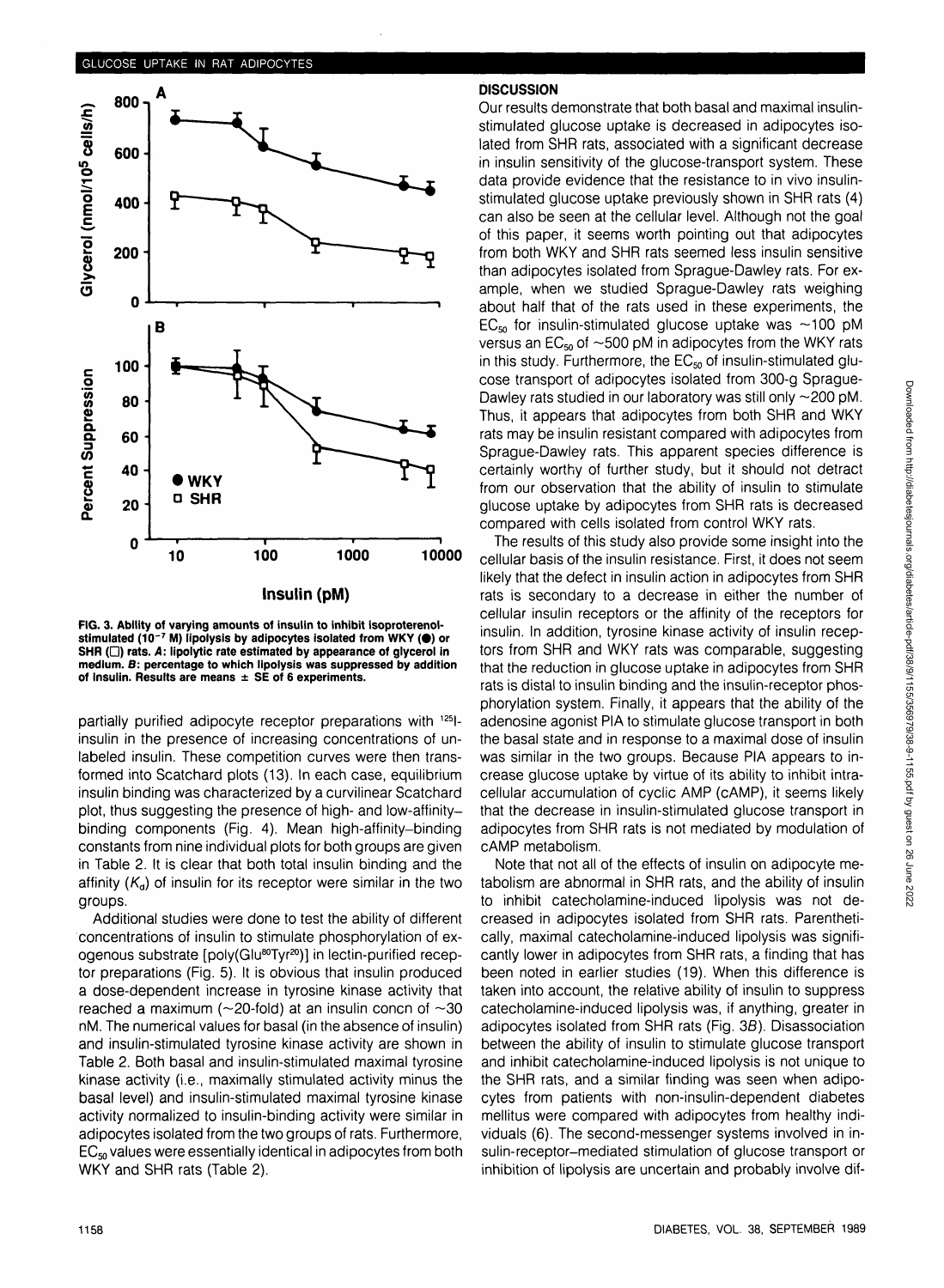



ferent molecular mechanisms. Consequently, the selective impairment in the ability of insulin to stimulate glucose transport in adipocytes from SHR rats could involve a specific alteration in one component of action of the insulin receptor that was not involved in the regulation of lipolysis. Alternatively, the results are compatible with the hypothesis that there may be a defect in the function or number of the glucose transporters themselves in the adipocytes from SHR rats. This possibility is consistent with the observation that adipocytes from SHR and WKY rats responded similarly to PIA, with the difference persisting between the two groups in terms of both basal and maximal insulin-stimulated glucose uptake. On the other hand, it is clear that further experiments will be required to provide the explanation for this

| interesting discrepancy in the relative ability of insulin to |
|---------------------------------------------------------------|
| regulate adipocyte metabolism. In any case, the data pre-     |
| sented seem most consistent with the view that the defect     |
| in adipocyte glucose transport activity in SHR rats is distal |
| to the insulin-receptor phosphorylation cascade.              |
|                                                               |

It has become increasing clear that patients with hypertension are insulin resistant and hyperinsulinemic (1,2,20) and that these defects do not necessarily disappear when blood pressure is reduced with conventional antihypertensive agents (1). Furthermore, insulin resistance and hyperinsulinemia have now been documented in two models of experimental hypertension, one that is produced in healthy rats (fructose induced) and the other that develops spontaneously in a genetic model of hypertension (SHR rats). In

| TABLE 2 |  |                                                                          |  |  |
|---------|--|--------------------------------------------------------------------------|--|--|
|         |  | Mean (±SE) insulin-binding and insulin-receptor tyrosine kinase activity |  |  |

| Insulin binding          |                                       |                                        | Insulin-receptor-associated tyrosine kinase activity |                                                              |                                                                                             |                                    |
|--------------------------|---------------------------------------|----------------------------------------|------------------------------------------------------|--------------------------------------------------------------|---------------------------------------------------------------------------------------------|------------------------------------|
| Rats                     | Maximal insulin-<br>binding activity* | $K_a$ (nM)                             | Basal tyrosine<br>kinase<br>activity+                | Maximal insulin-<br>stimulated tyrosine<br>kinase activity†‡ | Maximal insulin-stimulated<br>tyrosine kinase activity/pmol<br>of insulin-binding activity§ | $EC_{50}$ (nM)                     |
| <b>WKY</b><br><b>SHR</b> | $238 \pm 25$<br>$238 \pm 44$          | $0.340 \pm 0.015$<br>$0.360 \pm 0.028$ | $380 \pm 76$<br>$408 \pm 79$                         | $9519 \pm 1823$<br>$8260 \pm 2224$                           | $40.3 \pm 5.6$<br>$33.1 \pm 6.2$                                                            | $1.74 \pm 0.14$<br>$2.17 \pm 0.15$ |

 $n = 8$  in each group.

\*Insulin-binding activity is expressed as fmol A14-<sup>125</sup>l-labeled monoiodoinsulin bound/10<sup>6</sup> cells. Estimates of binding sites (receptor concn;  $B_{\text{max}}$ ) and hormone affinity of the receptor ( $K_d$ ) were derived from Scatchard plots with the LIGAND program (14).

fTyrosine kinase activity is expressed as fmol 32P incorporated into poly(Glu80Tyr20) • min"1 • 10~6 cells.

tTotal insulin-stimulated (30 nM) tyrosine kinase activity minus basal activity. Basal activity is expressed as activity observed in absence of added insulin.

 $\S$ Tyrosine kinase activity is expressed as fmol <sup>az</sup>P incorporated into poly(Glu<sup>80</sup>Tyr<sup>20</sup>) • min<sup>-1</sup> • fmol<sup>-1</sup> insulin-binding activity. Insulin-binding (capacity) activity was derived from Scatchard plots via LIGAND program.

IIDefined as concentration of insulin required for half-maximal activation of tyrosine kinase activity.